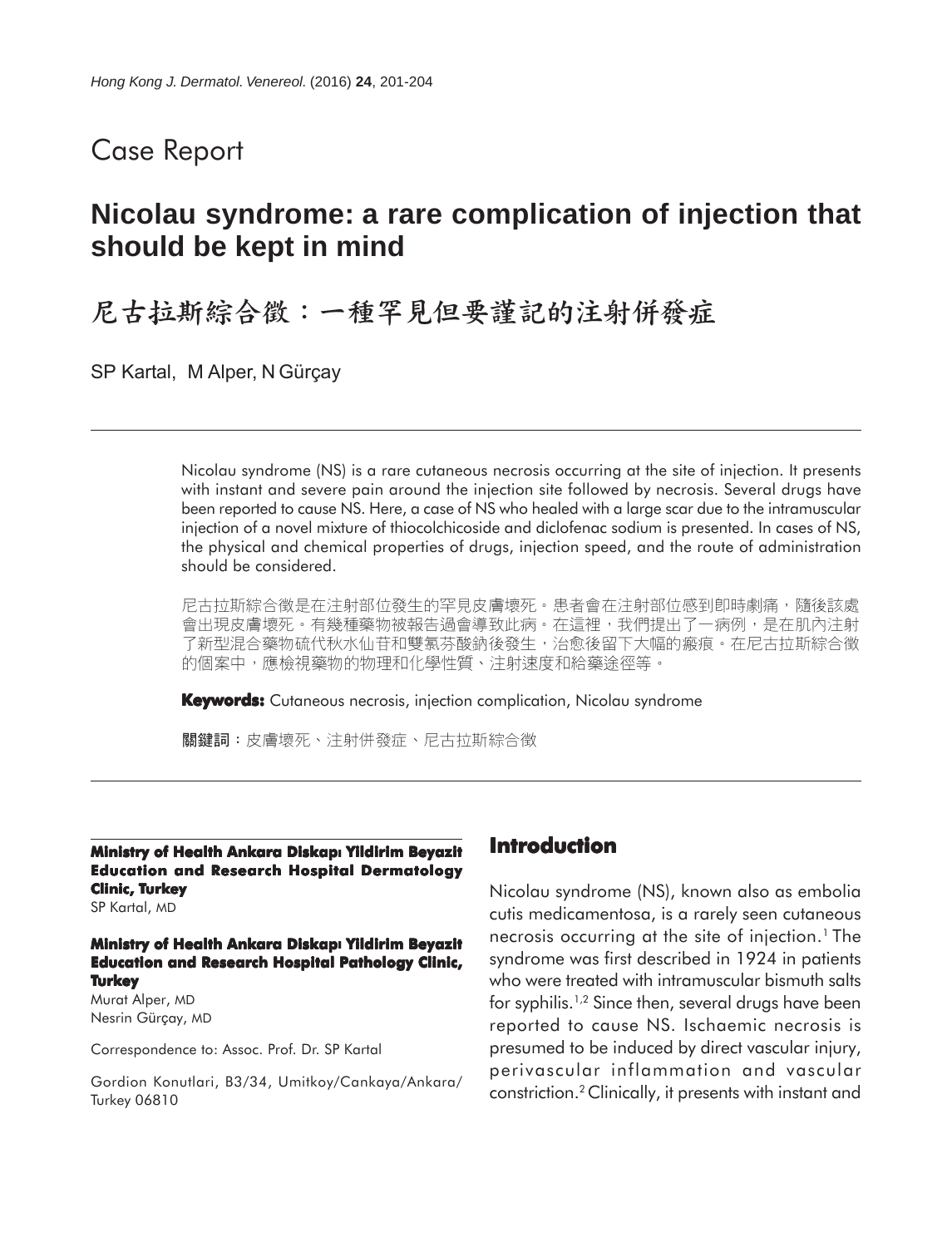severe pain around the injection site followed by necrosis. NS can cause morbid complications such as widespread cutaneous necrosis, paraplegia, and limb gangrene.3 Apart from intramuscular injections, subcutaneous and intradermal injections have also been reported to cause NS. It is not clear yet if it is possible to avoid this complication. The physical and chemical properties of drugs, injection speed, and the route of administration need to be taken into account.

#### **Case report report**

A 49-year-old woman presented with a painful cutaneous necrotic plaque on her left buttock. The patient had been treated with thiocolchicoside and diclofenac sodium mixture once a day for four days for lumbar pain. During the last injection she had complained of severe pain in the injection site and had noticed an area of erythema and oedema with a violaceous and reticular border soon afterwards. Cutaneous necrosis then occurred within several days. The patient was seen on the 10th day of the injection (Figure 1a). Dermatological examination showed an approximately 10x5 mm black scar surrounded with an erythematous border on the upper side of the left buttock. The patient was otherwise healthy and routine laboratory examinations including creatinine kinase were normal. On the 30th day, the necrotic area was observed as enlarged (Figure 1b). The biopsy performed showed partially necrotic epidermis and fibrin clots in the small vessels consistent with NS (Figure 2). As the patient refused surgical grafting, she underwent surgical debridement (Figure 3a), lesion healed with a large scar and tissue loss (Figure 3b).

### **Discussion**

Nicolau syndrome has been associated with medications like bismuth salts, diclofenac, corticosteroids, antibiotics, vitamin B complexes, antihistamines and vaccines.1-3 Table 1 summarises the medications associated with NS.<sup>1</sup> The pathogenesis of NS is not well-known. Histologically, there is microembolic obstruction of the arterial supply of the dermis. Theories suggested include arterial embolisation by the drug, direct trauma or irritation to the vascular structures and crystallisation of aqueous drugs in the blood vessels.<sup>3-5</sup> Our case developed NS after an injection of thiocolchicoside and diclofenac sodium mixture, although she had had the same



**Figure 1.** (a) 10th day of the injection, black scar surrounded with an erythematous border. (b) 30th day of the injection, note the progression of cutaneous necrosis.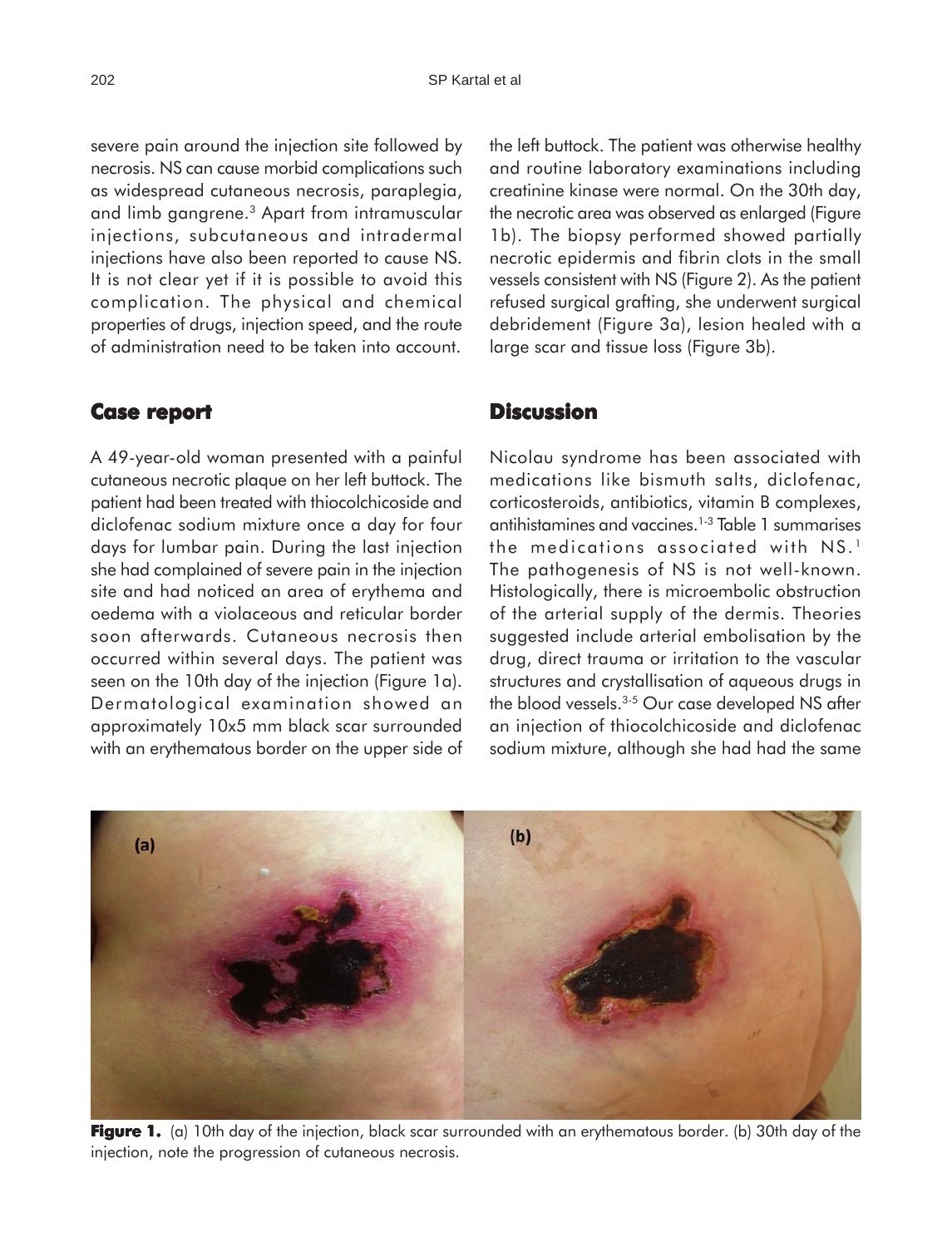

**Figure 2.** Histopathology showing partially necrotic epidermis and fibrin clots in the small vessels (arrow) consistent with NS (HE x100).

injection several times previously without complications. Thiocolchicoside is a muscle relaxant with anti-inflammatory and analgesic effects and diclofenac is a non-steroidal antiinflammatory drug and their mixture is a novel combination. Diclofenac has been proposed to cause vasoconstriction of the perforator vessels of the superior gluteal artery by inhibiting the synthesis of prostaglandin as a cyclooxygenase inhibitor leading to NS.<sup>3,4</sup> Nevertheless, NS is thought to be due to an inappropriate route of injection and has been proposed to be an avoidable complication.1 The physical and chemical properties of drugs, injection speed, the route of administration should be considered in its pathogenesis.<sup>5</sup>



Figure 3. (a) Patient underwent debridement. (b) Lesion healed with a large scar.

| <b>Class</b>                          | <b>Examples of drugs</b>                          |
|---------------------------------------|---------------------------------------------------|
| Non-steroidal anti-inflammatory drugs | Diclofenac, piroxicam, ketoprofen, ibuprofen      |
| Antibiotics                           | Penicillin, tetracycline, sulfapyridine           |
| Corticosteroids                       | Triamcinolone, dexamethasone                      |
| Antihistamines                        | Diphenhydramine                                   |
| Antiepileptics                        | Phenobarbital                                     |
| Local anaesthetics                    | Lidocaine                                         |
| <b>Vitamins</b>                       | Cyanocobalamin                                    |
| Vaccines                              | Anti-flu, varicella, diphtheria-tetanus-pertussis |
| Other                                 | Bismuth salts, bortezomib, interferon, vitamin K  |

**Table 1.** Causative drugs associated with Nicolau syndrome